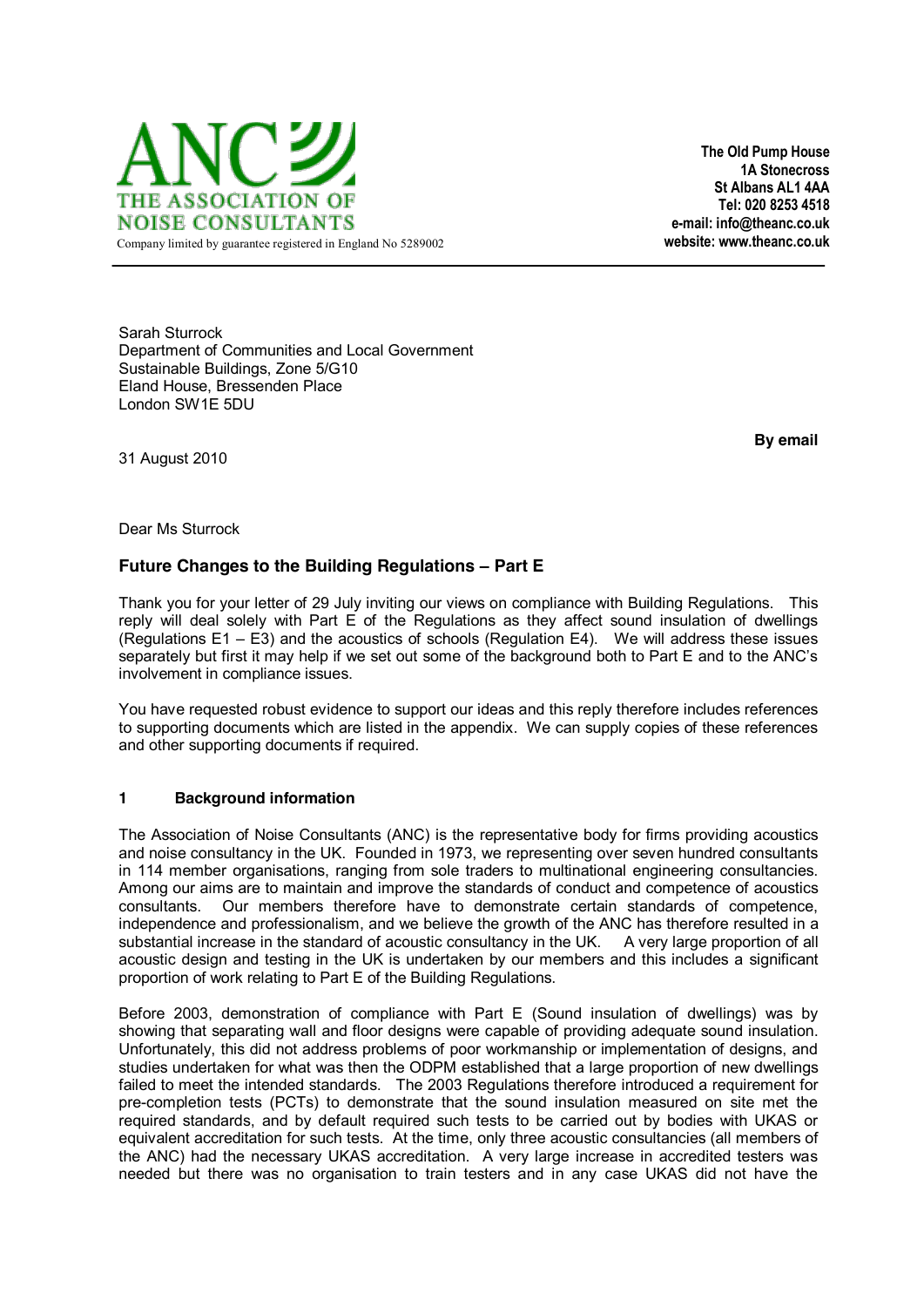resources to process a large number of applications in a short time. With the encouragement of the ODPM, therefore, the ANC set up an alternative scheme which received formal ODPM approval and recognition in the 2004 amendment to ADE. Details of the Scheme are summarised in reference [1].

Although this is to all intents and purposes an accreditation scheme, with requirements in some cases more stringent than those required by UKAS, we were requested by ODPM not to use this term as "Accreditation" was seen to be the preserve of UKAS. It is therefore known as the ANC Registration Scheme because as well as setting and monitoring standards for testing, the scheme requires all tests and their results to be registered, both for the purposes of certification (to prevent fraud and misrepresentation) and to provide a database of test results for each wall and floor type. This database is unique to the ANC Scheme and now includes over 200,000 test results. Analysis of the results has proved valuable for purposes ranging from setting standards for sound insulation credits under BREEAM and the Code for Sustainable Homes, to identifying building control bodies which do not appear to require testing.

An unforeseen benefit of the ANC Scheme has been to bring together a body of experienced, practicing acoustics consultants to exchange information, produce guidance and undertake research into sound insulation testing in dwellings. Our work to develop the scheme identified a number of serious discrepancies in the national and international standards as well as a lack of understanding of accuracy and reproducibility of test results. We have taken the lead in research in these fields, working closely with bodies such as Building Research Establishment and the Institute of Acoustics, and some of this research is summarised in the attached references [2,3,4]. As a result of this work we are now represented on the technical committees for the revision of the national and international standards on sound insulation measurement.

An alternative to pre-completion testing for new dwellings is through the Robust Details scheme [2] and development of the RD inspection and monitoring process has to a large extent been informed by our work. RD inspectors are required to be accredited under either UKAS or the ANC Scheme. You will doubtless receive a separate response from Robust Details Ltd, but it is fair to say that we consider the RD scheme to be a successful and cost-effective alternative to Pre-Completion Testing, particularly for large developments.

The ANC Registration Committee brings together a unique combination of knowledge and expertise with testers accredited under UKAS and the ANC Schemes. The Committee also comprises scheme examiners and members of the Robust Details Inspectorate. We consequently believe that we are uniquely placed to comment on the application of Part E and in particular on issues of compliance.

# **2 Sound Insulation of Dwellings**

## *2.1 Importance of sound insulation*

Sound insulation is sometimes regarded as an incidental part of Building Regulations, but noise affects nearly everyone and poor sound insulation is a major cause of stress and in some cases illness [6]. The main reason for including sound insulation in building regulations is, however, quality of life. BRE surveys of householders prior to 2003 consistently found noise from neighbours to be the single largest cause of dissatisfaction with their homes.

The importance of sound insulation as a health and sustainability issue was further underlined by the decisions by CLG and BRE to include it in BREEAM / Ecohomes Assessments and in the Code for Sustainable Homes. It is significant that many local authorities and public housing bodies routinely specify sound insulation standards for social housing to a standard 5 dB higher than the minimum standards set out in Approved Document E, irrespective of BREEAM or CSH requirements.

# *2.2 Cost of compliance*

Design and materials to achieve compliance with ADE should not be a cost issue as the standards to be achieved under Part E 2003 are if anything lower than those required under the previous regulations. The cost of compliance should therefore be limited to the cost of testing. Typically for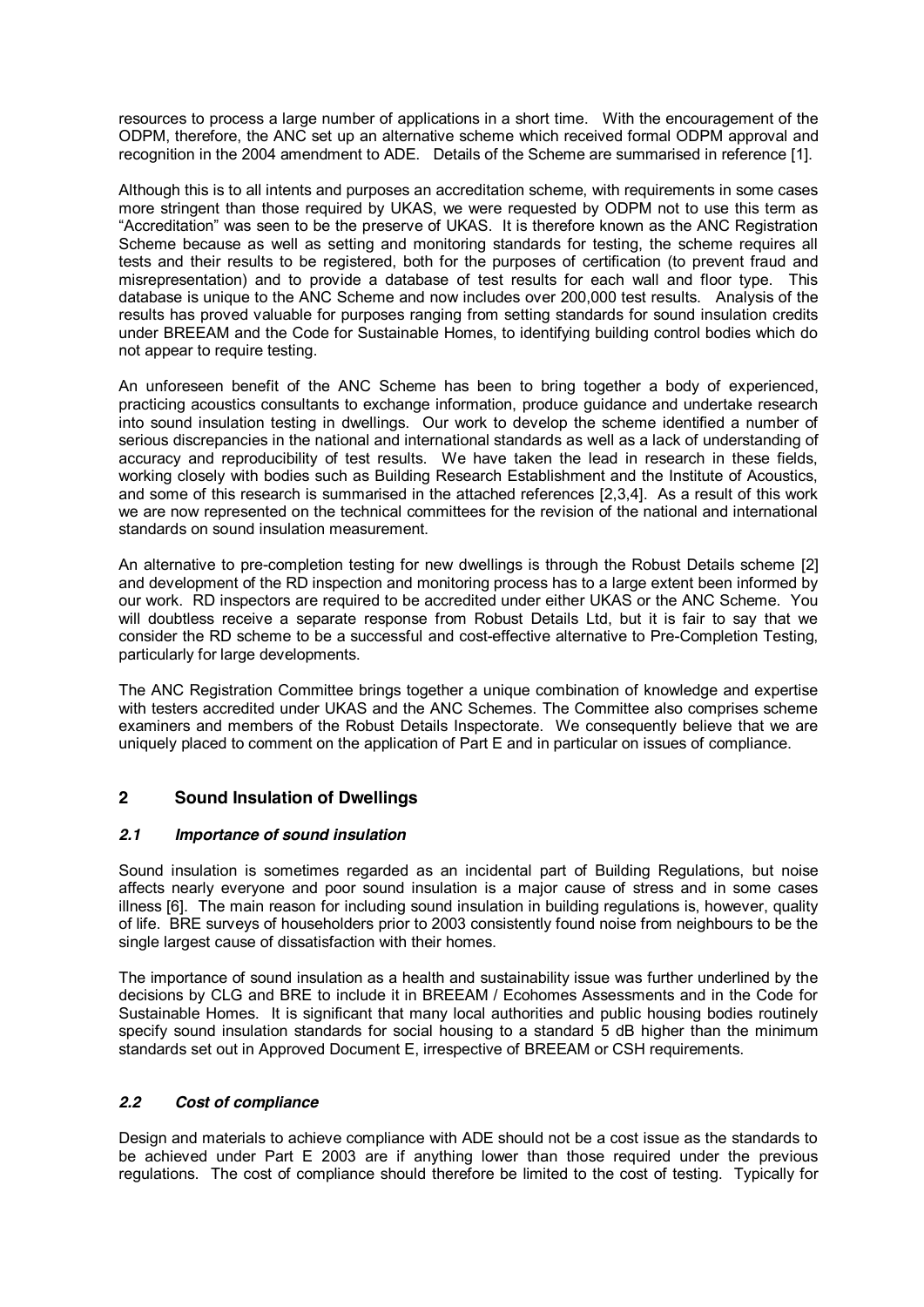large developments where 1 in 10 dwellings may require testing, the cost of testing should be of the order of £30 per dwelling, which is also the cost of registration through the Robust Details scheme. Ecohomes required significantly more tests than this, at considerable added cost, but the number of tests required under the CSH has now been brought in line with the number required under ADE. CSH credits are also achievable through use of Robust Details, with no increase in plot registration fee. The cost of compliance testing whether through PCT or Robust Details is therefore not significant compared with the cost of testing to investigate complaints once dwellings are occupied.

## *2.3 Compliance issues*

It is generally accepted that pre-completion testing of sound insulation has brought about a very significant improvement in the sound insulation achieved in practice for new dwellings, conversions and rooms for residential purposes. This is not because of an improvement in the target standards, but because these standards now have to be met on site. When we first started testing under the new Regulations, analysis of the results database showed that about 10% of new dwellings, and about 20% of conversions, failed to meet the standards. By 2007 that failure figure was down to 3% for both categories [5] and it is now steady at between 2 and 3 %. This is entirely due to designers and contractors taking sound insulation seriously, because they know that their buildings will be tested. In this respect Part E is regarded throughout the housing industry as one of the most successful parts of Building Regulations, and there is no evidence that fundamental changes to the testing regime are required.

The main compliance issues that we have encountered tend to be at a local level with individual Building Control Bodies (BCBs). There are three common problems:

- i) Failure in some cases to require evidence of adequate sound insulation before issuing a completion certificate. Even in the most efficient BCBs, this can occur through simple administrative error or through an individual officer not being familiar with the requirements of ADE. We seek to address such issues through education and information, and to this end many of our members provide seminars and CPD workshops to Building Control Officers and Approved Inspectors.
- ii) Acceptance of tests by "Cowboy" testers. ADE merely states that tests should be undertaken by UKAS-Accredited or ANC-registered testers. Some BCBs regard this as advisory only, and will accept tests from testers with no accreditation or evidence that they are in fact undertaking the tests properly. Some of the resulting test reports are so badly flawed as to be worthless. Apart from the obvious problems of quality and consistency, this clearly goes against the principle of the Regulations and increases the possibility of corruption.
- iii) The most serious problem is the failure of some BCBs to require pre-completion testing (or Robust Details Registration) at all. We have clear evidence of this in a small number of local authorities in England and Wales. We have attempted to address this either directly with the local authorities or through CLG, and the reply that we have consistently received is that local BCBs have the discretion to interpret ADE as they wish. As a result, residents in some local authorities have to cope with sub-standard sound insulation. This "postcode" approach to compliance with national regulations is illogical and unsustainable.

We believe that these issues could easily be resolved by issuing clear guidance from CLG to all building control bodies, of the sort recently issued by the DCSF about the interpretation of Building Regulations applicable to schools.

We would stress that many BCBs are very conscientious and efficient in their approach to ADE, but the failings of a significant minority detract from the overall success of Part E. It is clear that allowing BCBs more power to interpret the regulations locally would result in greater inequality and less consistency, with a resulting cost to residents and to the industry as a whole.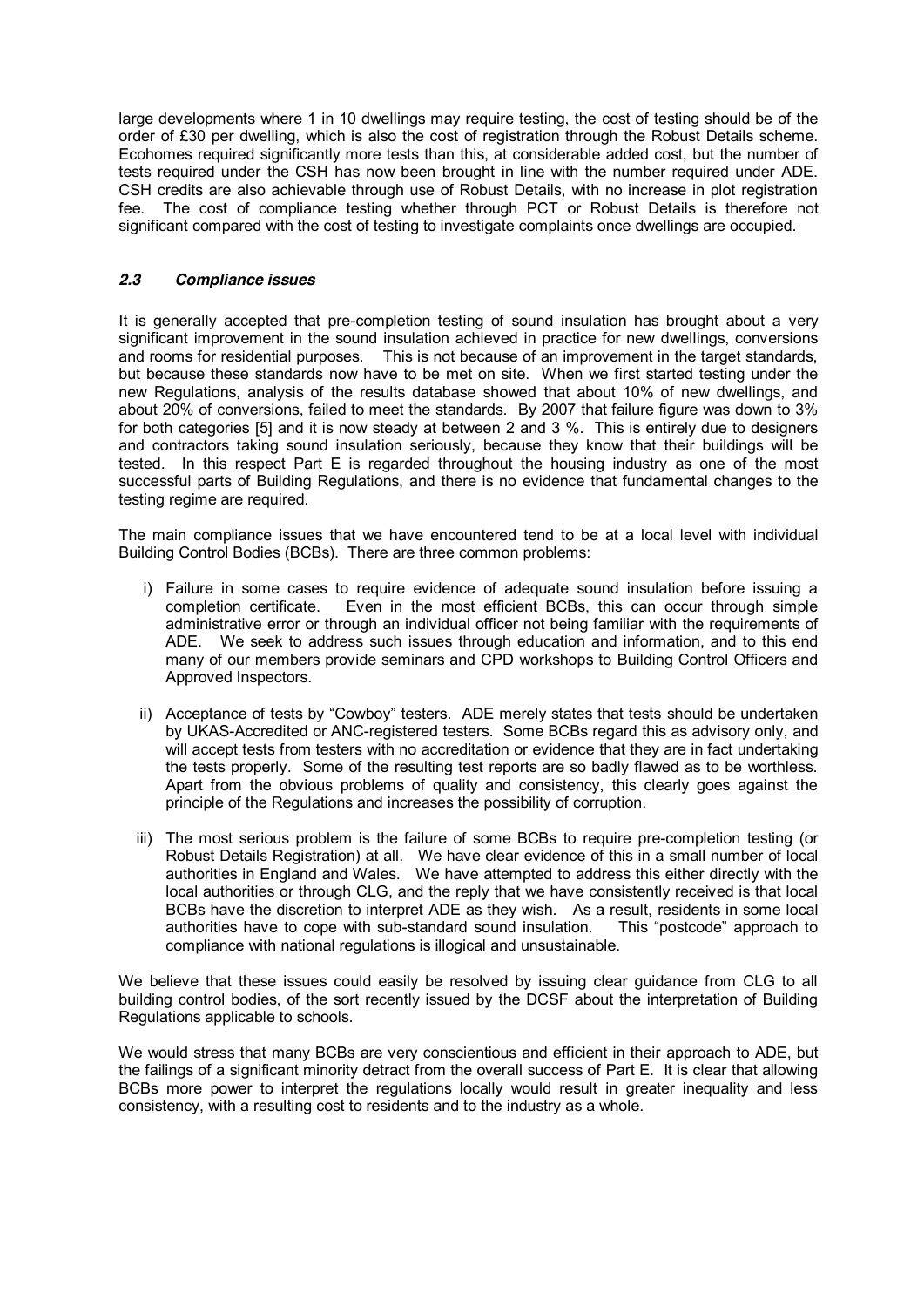# **3 Acoustics of Schools**

*Note - For clarity in this section we will use the term "Acoustics" to include noise levels and sound insulation as well as room acoustics.* 

## **3.1 Background**

Prior to 2003 there was no building regulation regarding acoustics of schools, and such guidance as had been issued was neither widely known nor enforceable. Following numerous studies such as those by Shield and Dockrell, the DfES Schools Building unit identified that high noise levels, poor sound insulation and inadequate room acoustics had a serious detrimental effect on academic achievement and teachers' health in a large proportion of existing schools [7]. Given the government's commitment to a very large programme of school building and refurbishment, the DfES therefore commissioned and published, in Building Bulletin 93, minimum standards for acoustics of schools, and ODPM introduced a specific building regulation to enforce these minimum standards.

Building Regulation E4 therefore states: "Each room or other space in a school building shall be *designed and constructed in such a way that it has the acoustic conditions and the insulation against*  disturbance by noise appropriate to its intended use". Part E States "In the Secretary of State's view *the normal way of satisfying Requirement E4 will be to meet the values for sound insulation, reverberation time and internal ambient noise which are given in Section 1 of Building Bulletin 93 The Acoustic Design of Schools.*´

The usual procedure for compliance is for a building regulations submission to include a report from an acoustics consultant, identifying the acoustic criteria applicable in each room and containing evidence that the proposed design is expected to meet these criteria. The degree of detail required, and the extent to which these requirements are enforced, can vary substantially between Building Control Bodies but in general the need for an acoustics report does at least ensure that acoustic design is considered by the client, contractor and design team. We believe that this requirement should remain, as a review of the building construction at the design stage is the only cost-effective way of ensuring that the design is capable of meeting the acoustic criteria. The cost of such a report is minimal as the acoustic design has to be undertaken anyway.

## **3.2 The need for testing on site**

A design review alone is not, however, adequate in the absence of a requirement for pre-completion or post-construction testing. BB93 recommends that contracts should include provision for PCTs but this is not a requirement. Testing is therefore undertaken only where required under a contract, to obtain optional BREEAM credits or to investigate complaints. Our experience is that many schools do not achieve the regulatory standards due to poor workmanship, late design changes or in some cases a deliberate decision to omit acoustic elements late in the construction process. You will be aware of recent well-publicised cases where prestigious BSF schools and academies have been judged acoustically unfit for purpose by failure to implement the acoustic designs. Recent case studies commissioned by PfS have identified that these are not isolated cases [8,9] and from the available evidence it seems likely that between 30% and 50% of recent large school and academy projects do not meet the minimum standards set out in BB93.

Pre-completion testing is the only demonstrable method of ensuring full value is being gained from the significant investment in capital expenditure on schools. In 2009, the DCSF and CLG jointly undertook and substantial review of BB93 with considerable help from the Association of Noise Consultants and the Institute of Acoustics. A revised version of BB93, including stronger recommendations or requirements for pre-completion testing, was drafted over a year ago but has not yet been published. Shortly before the demise of the BSF programme, however, PfS announced that as a condition of funding, all BSF projects would require acoustic pre-completion testing and remedial works where such tests showed failure to meet the acoustic design standards. We believe that the same condition should be imposed on all construction projects for new schools and academies.